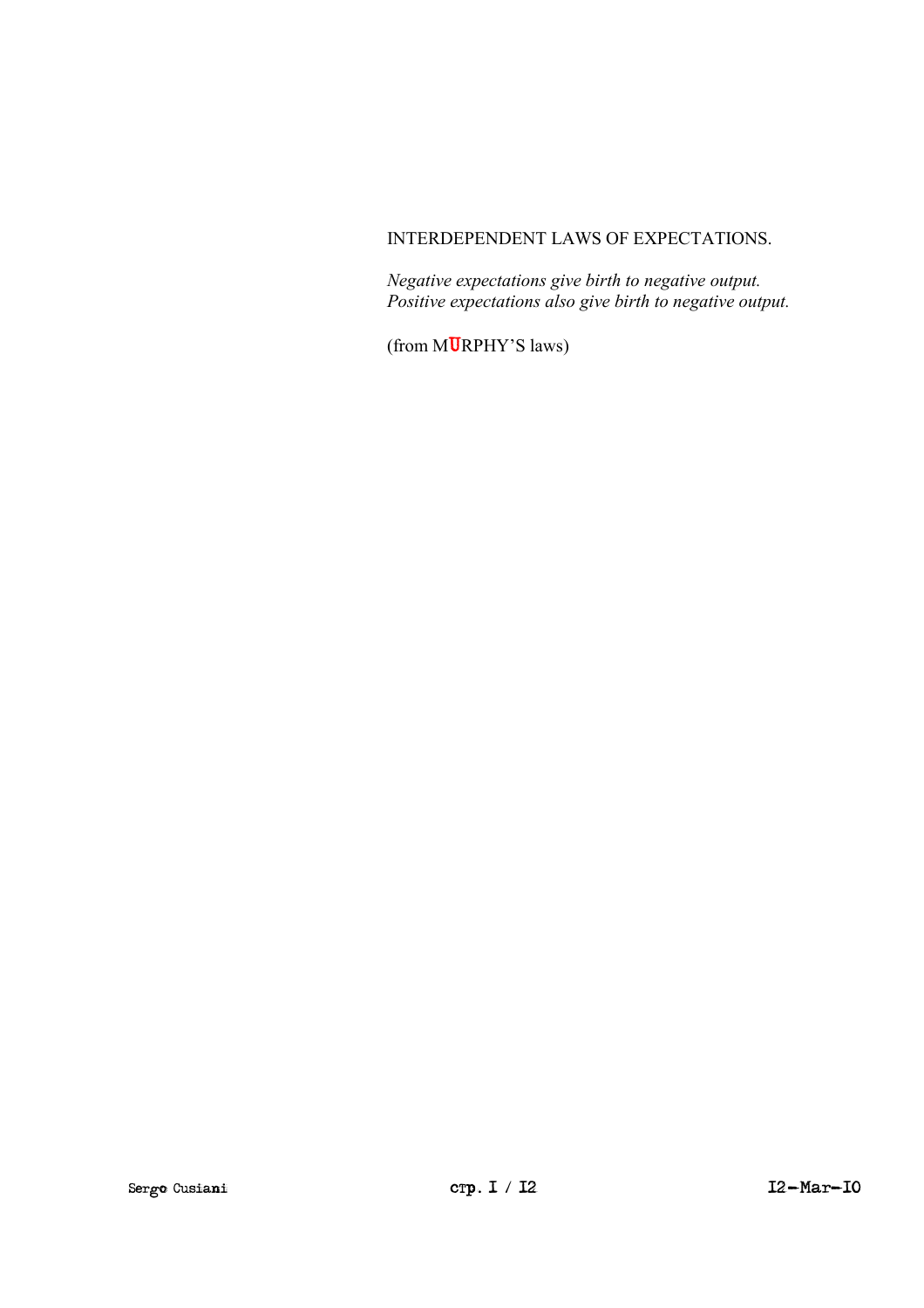# **JSC MADNEULI**

## Ore reserves calculation and optimization using *"NPV Scheduler"* of *Datamine International. 28.08.2009*

*Sergo Cusiani, Mine Design Engineer, JSC Madneuli* 

#### Contentes

### Des080709

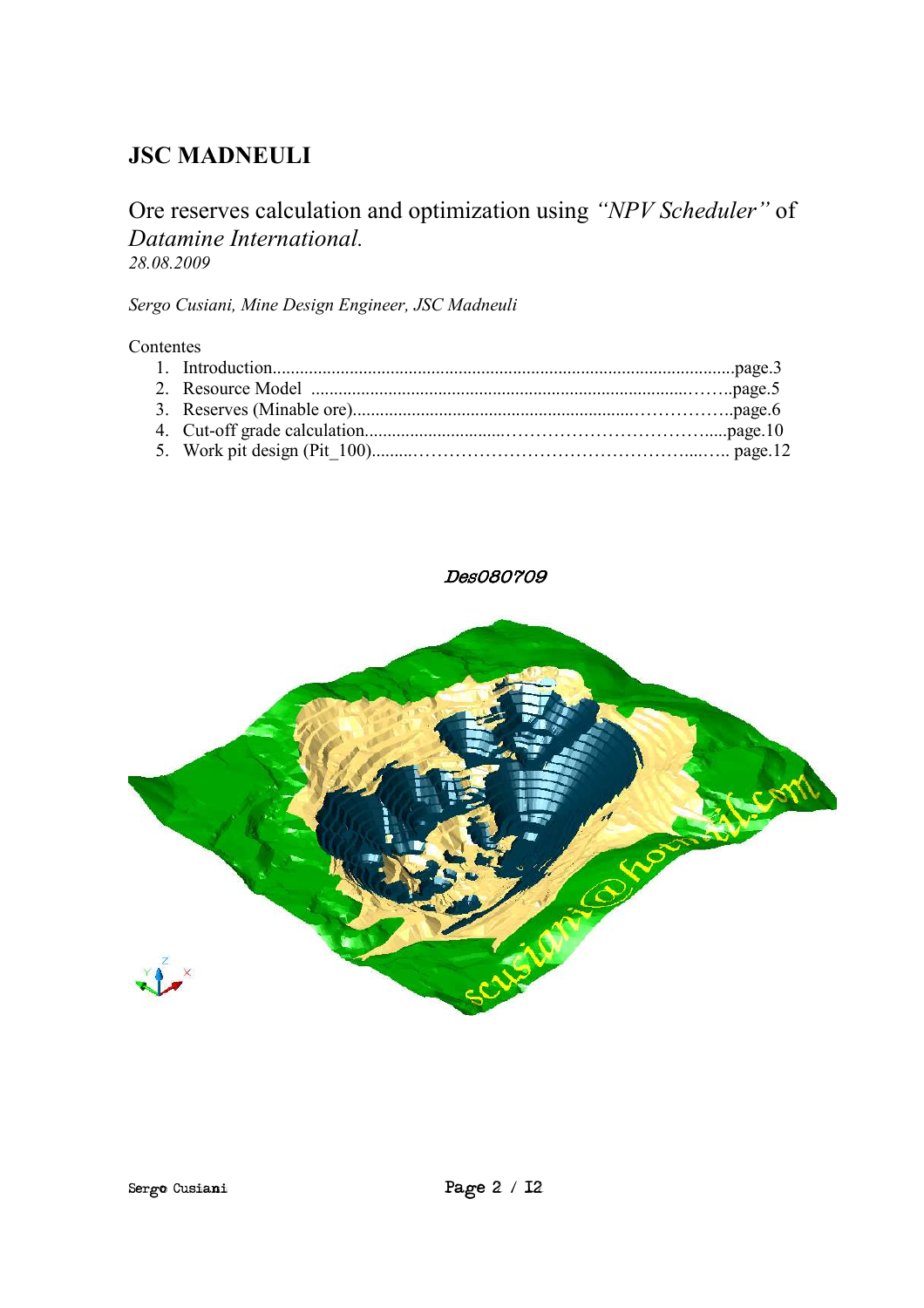#### **1. Introduction.**

Data used for calculation of copper ore reserves at JSC Madneuli open-pit

- 1.1 **еstrc\_1f** block model by Snowden Group.
- 1.2 3D wireframe model of the pit surface of Jun 2009 month end survey.
- 1.3 Current costs and stock prices for copper and gold.
- 1.1.1 Block model **estrc\_1f** was made in 2006 at Snowden, Australia. So called intermediate model **mad08bm2** was made again in Snowden and updated the estrc\_1f with additional exploration data of 2007. Reconciliation of the reserves within the final pit does not make any difference between the two models. The amount of exploration works at the deposit leaves no questions in reliability of information within the block model in each part of the deposit, including peripheries. By the level of study estrc\_1f can be counted to *Indicated with High Confidence* by JORC code or В-C1 by GKZ ( ГКЗ). By other words, **estrc\_1f** has no "blank" spaces.

*Table1.1.1 Reconciliation estrc\_1f и mad08bm2. within Des\_v4 of Snowden did not show any additional reserves by Sep 2008 года.* 

|         | Sep-08 Category | Tonnes        | CU FEB07 | CU[mad08bm2] AU FEB07 |       | AU[mad08mb2] DENSITY |       | CU REC | AU REC |
|---------|-----------------|---------------|----------|-----------------------|-------|----------------------|-------|--------|--------|
|         | <b>IABSENTI</b> | 0.00          |          |                       | 0     |                      |       |        |        |
|         | [0, 0.22]       | 39,469,000.00 | 0.089    | 0.076                 | 0.194 | 0.215                | 2.655 | 84.205 | 47.29  |
|         | [0.22, 0.25]    | 2,380,423.50  | 0.243    | 0.235                 | 0.35  | 0.37                 | 2.684 | 82.529 | 46.069 |
|         | [0.25, 0.31]    | 3,956,142.60  | 0.283    | 0.278                 | 0.378 | 0.403                | 2.687 | 83.274 | 45.696 |
|         | [0.31, 0.4]     | 3,913,870.40  | 0.354    | 0.351                 | 0.402 | 0.426                | 2.691 | 82.898 | 45.08  |
|         | [0.4, 0.5]      | 2,627,432.00  | 0.445    | 0.446                 | 0.418 | 0.439                | 2.696 | 82.542 | 44.186 |
|         | [0.5, 0.6]      | 1,464,185.90  | 0.535    | 0.545                 | 0.418 | 0.434                | 2.702 | 82.284 | 43.499 |
|         | [0.6, 0.8]      | 1,246,641.50  | 0.651    | 0.679                 | 0.415 | 0.432                | 2.708 | 83.077 | 43.599 |
|         | [0.8, 1]        | 432,447.50    | 0.847    | 0.887                 | 0.428 | 0.444                | 2.72  | 84.89  | 43.809 |
|         | [1, 1.4]        | 257,160.30    | 1.112    | 1.156                 | 0.48  | 0.505                | 2.736 | 84.182 | 44.446 |
|         | [1.4,2]         | 105,996.80    | 1.572    | 1.626                 | 0.583 | 0.611                | 2.763 | 85.589 | 43.17  |
|         | [2,3]           | 14,156.30     | 2.439    | 2.36                  | 1.254 | 1.253                | 2.814 | 86.936 | 43.314 |
|         | [3, 12]         | 0.00          | 0        |                       | U     |                      |       |        |        |
|         | TOTAL           | 55,868,000.00 | 0.183    | 0.174                 | 0.254 | 0.275                | 2.665 | 83.831 | 46.594 |
| CU>0.25 | ore             | 14,018,033.30 | 0.44     | 0.44                  | 0.41  | 0.53                 |       |        |        |
|         | waste           | 41,849,966.70 |          |                       |       |                      |       |        |        |
| CU>0.31 | ore             | 10,061,890.70 | 0.50     | 0.50                  | 0.42  | 0.52                 |       |        |        |
|         | waste           | 45,806,109.30 |          |                       |       |                      |       |        |        |
| CU>0.4  | ore             | 6,148,020.30  | 0.59     | 0.60                  | 0.43  | 0.52                 |       |        |        |
|         | waste           | 49,719,979.70 |          |                       |       |                      |       |        |        |
| CU>0.5  | ore             | 3,520,588.30  | 0.70     | 0.72                  | 0.43  | 0.52                 |       |        |        |
|         | waste           | 52,347,411.70 |          |                       |       |                      |       |        |        |
| CU>0.6  | ore             | 2,056,402.40  | 0.81     | 0.84                  | 0.44  | 0.51                 |       |        |        |
|         | waste           | 53,811,597.60 |          |                       |       |                      |       |        |        |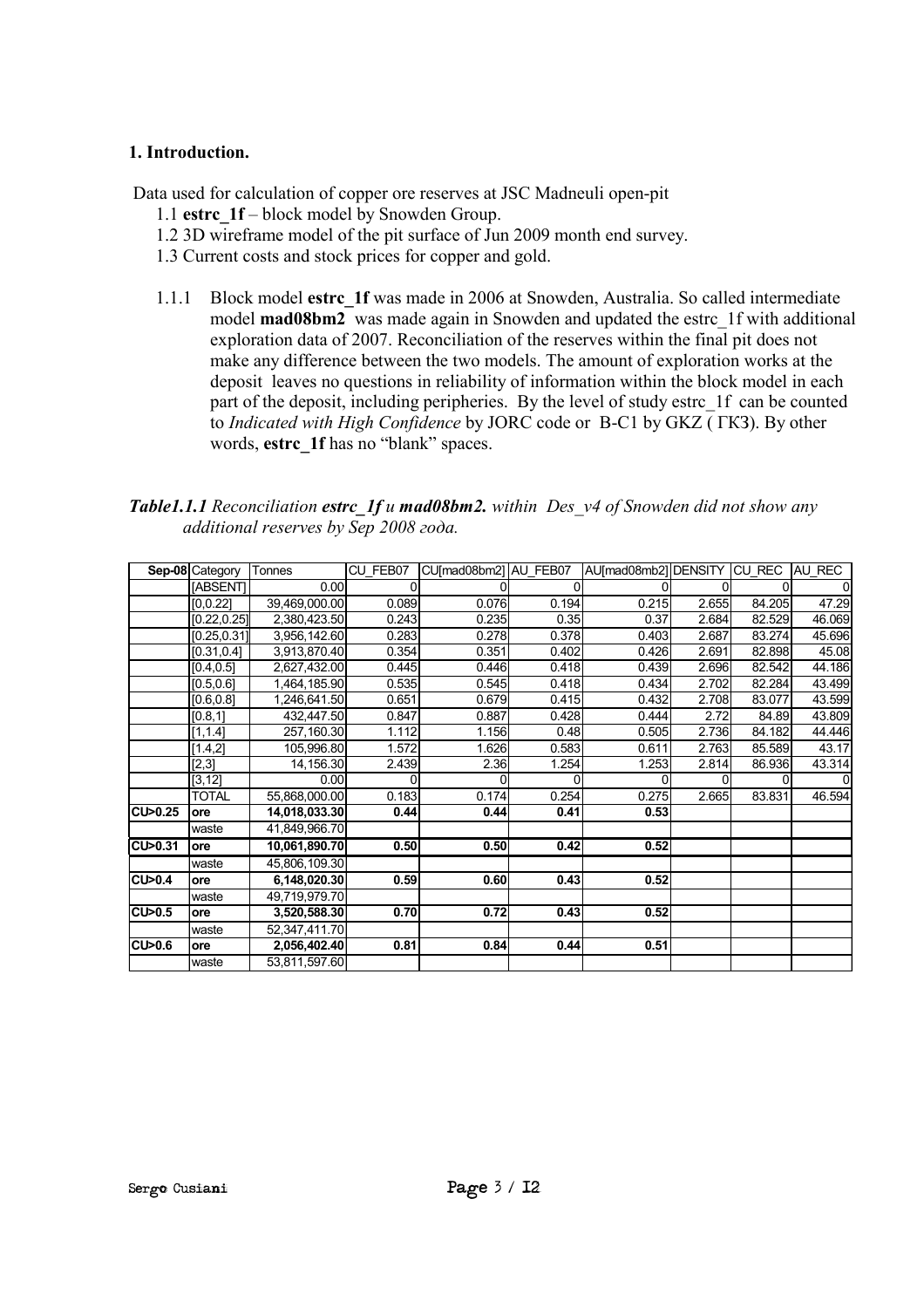

*PDwg.1.1.1* SE view with geological exploration holes since 1950s till 2007 with Copper grade less than **0.2%** in black

1.2.1 Jul 2009 month end pick-up was made by Mine Survey Department of JSC Madneuli.. 1.3.1. Costs and prices:

- *Copper price 4500 \$/t*
- *Gold price 29 \$/g*
- *Mining cost of copper ore 0.7 \$/t*
- *Mining cost of gold ore 0.61 \$/t*
- *Copper ore processing cost 14.12 \$/t*
- *Milling cost of copper ore 8.46\$/t*
- *Heap leach cost of gold ore –9.28 \$/т*
- *Dilution 9%*
- *Mining loss 9%*
- *Copper recovery in sulphide– 82%*
- *Gold Recovery in sulphide ore 50%*
- *Copper recovery in oxide ore 73.2%*
- *Gold recovery in oxide ore– 40%*
- *Heap leach recovery 63.3%*
- *Mining work load 2,500,000tons of copper ore per annum.*

#### **2. Resource model.**

*Table 2.1, Rock classification of estrc\_1f block model.* 

- Rock1 Sulphide ore Cu  $\ge$  = 0.01%
- Rock2 Oxide ore Cu  $> = 0.01\%$
- Rock3 Gold bearing quartzite ore Cu<0.2%, Au >= $0.4g/\text{T}$

Sergo Cusiani Page 4 / 12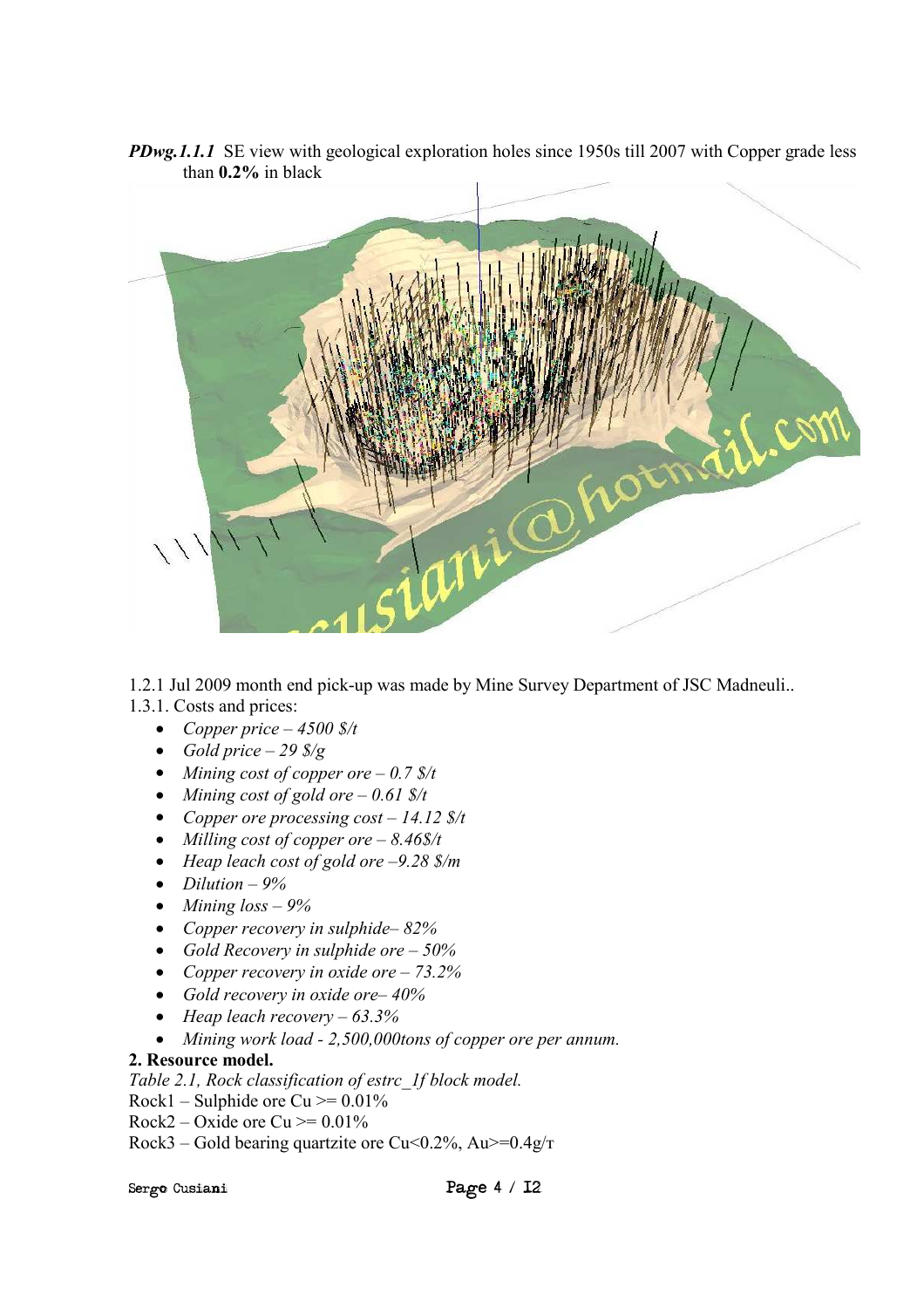### Rock0 – Waste, Cu<0.01%

### *2.1 Imported model estrc\_1f*

Global Stats

|       | tonnes        |
|-------|---------------|
| 0re   | 1,223,851,247 |
| Waste | 743.053.093   |
| Total | 1,966,904,340 |

| Rock Type Stats |               |         |          |         |         |         |          |
|-----------------|---------------|---------|----------|---------|---------|---------|----------|
|                 | Tonnage       | CU      | CU Min   | CU Max  | AU      | AU Min  | AU Max   |
|                 | tonnes        | Percent | Percent  | Percent | a/tonne | g/tonne | g/tonne  |
| Rock 1          | 1.208.914.816 | 0.05%   | 0.01%    | 4.45%   | 0.0506  | 0.0001  | 7.2948   |
| Rock 2          | 13.824.312    | 0.18%   | 0.01%    | 1.59%   | 0.1876  | 0.0032  | 1.8332   |
| Rock 3          | 1.112.119     | 0.07%   | 0.01%    | 0.20%   | 0.728   | 0.4001  | 5.5188   |
| UNDEF RT        | 536.000       | 0.00%   | 0.00%    | 0.00%   | 0       | 0       | $\Omega$ |
| Rock 0          | 742.517.093   | 0.01%   | $0.00\%$ | 0.20%   | 0.0142  | 0.005   | 0.9979   |

#### *2.2 Economoc model*

Global Stats

| Revenue            | Minimum       | Maximum   | Process Cost  | Minimum   | Maximum  |
|--------------------|---------------|-----------|---------------|-----------|----------|
| \$363,813,484      | \$1,202       | \$110,034 | \$253,551,949 | \$768.42  | \$10,267 |
| <b>Block Count</b> | Mass          |           |               |           |          |
| \$27,453           | \$18,337,402  |           |               |           |          |
| 3,026,531          | 1,948,566,938 |           |               |           |          |
| 3,053,984          | 1,966,904,340 |           |               |           |          |
| 106                |               |           |               |           |          |
|                    |               |           |               |           |          |
| Mass               | CU            | CU Min    | CU Max        | AU        | AU Min   |
| tonnes             | tonnes        | Percent   | Percent       | q         | g/tonne  |
| 16,224,366         | 72,861        | 0.02%     | 4.45%         | 6,760,734 | 0.005    |
| 1,430,882          | 6,998         | 0.03%     | 1.59%         | 470,993   | 0.0107   |
| 682,154            | 490           | 0.01%     | 0.20%         | 606,732   | 0.5511   |
| 18,337,402         | 80,349        |           |               | 7,838,460 |          |
|                    |               |           |               |           |          |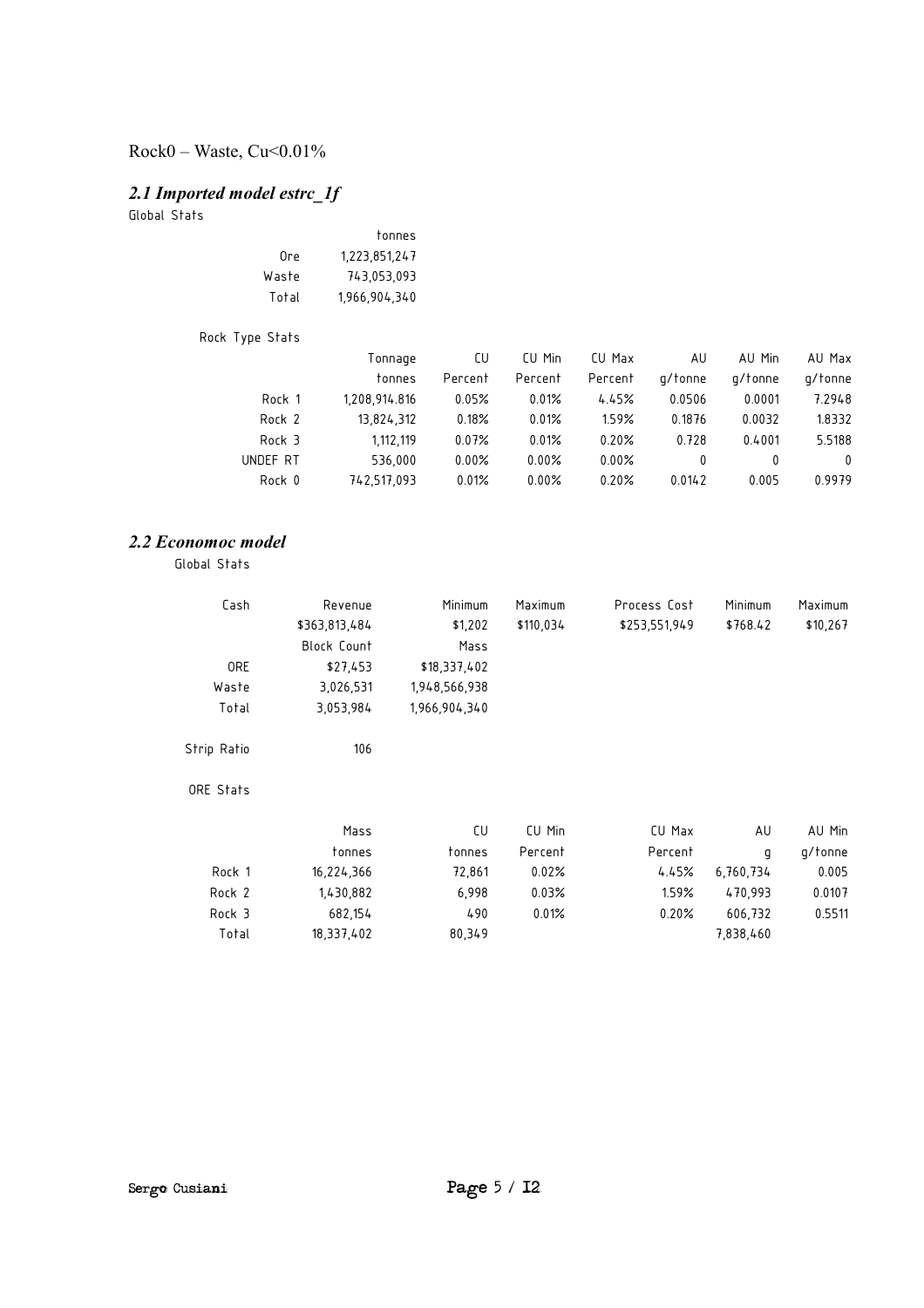### **3. Minable reserves**

*Dwg. 3.1 Pit shell 3D wireframe model (Pit\_100)*



### *Table 3.1 LG\_Phases.*

|                   | <b>NPV</b>               | Net Revenue | Revenue \$   | Process Cost \$ | Mining Cost \$ | Rock t    | <b>Total Ore t</b> | Waste t   | Strip R. | Sulfide t | Oxide t | Q-Leach t |
|-------------------|--------------------------|-------------|--------------|-----------------|----------------|-----------|--------------------|-----------|----------|-----------|---------|-----------|
|                   | $\overline{\phantom{a}}$ | 3           |              |                 | 6              |           |                    | 8         | 10       | 11        | 12      | 13        |
| Pit <sub>1</sub>  | 8.057.629                | 8,258,339   | 23.978.256   | 14,483,609      | 1,236,308      | 1,060,733 | 1,043,924          | 16.809    | 0.02     | 898,375   | 116,971 | 28,578    |
| Pit <sub>2</sub>  | 9,455,257                | 9,752,410   | 27.715.430   | 16,546,093      | 1,416,927      | 1,236,728 | 1,193,411          | 43,317    | 0.04     | 995,722   | 162,616 | 35,073    |
| Pit <sub>3</sub>  | 10,428,009               | 10,800,394  | 30,096,675   | 17,767,588      | 1,528,694      | 1,357,628 | 1,282,116          | 75,512    | 0.06     | 1,076,361 | 166,335 | 39,420    |
| Pit <sub>4</sub>  | 11.232.249               | 11.671.007  | 32,064,595   | 18,762,082      | 1,631,506      | 1,466,090 | 1,356,599          | 109.491   | 0.08     | 1,132,598 | 174,438 | 49,564    |
| Pit <sub>5</sub>  | 12,264,570               | 12,795,725  | 35,276,566   | 20,660,886      | 1,819,955      | 1,670,089 | 1,496,701          | 173,388   | 0.12     | 1,237,177 | 196,754 | 62,770    |
| Pit <sub>6</sub>  | 13.153.785               | 13.771.562  | 37.782.966   | 22.038.916      | 1.972.488      | 1.836.451 | 1,597,897          | 238.554   | 0.15     | 1.311.608 | 215,335 | 70,954    |
| Pit7              | 13,824,696               | 14,512,017  | 39,873,925   | 23,249,430      | 2,112,478      | 1,979,957 | 1,685,473          | 294,484   | 0.17     | 1,395,166 | 216,012 | 74,294    |
| Pit <sub>8</sub>  | 14,442,502               | 15,196,861  | 41,776,160   | 24,324,193      | 2,255,106      | 2,119,130 | 1,762,897          | 356.233   | 0.20     | 1,470,587 | 216,012 | 76,298    |
| Pit <sub>9</sub>  | 14,794,763               | 15,588,974  | 43,013,116   | 25,081,422      | 2,342,720      | 2,216,616 | 1,816,963          | 399,653   | 0.22     | 1,510,703 | 229,963 | 76,298    |
| Pit <sub>10</sub> | 15,231,462               | 16,077,105  | 44,674,064   | 26, 124, 163    | 2,472,797      | 2,350,441 | 1,894,165          | 456,276   | 0.24     | 1,559,433 | 250,411 | 84,320    |
| Pit <sub>11</sub> | 17.450.601               | 18,596,506  | 53.397.407   | 31.676.818      | 3,124,084      | 3,095,247 | 2,290,624          | 804.623   | 0.35     | 1.955.892 | 250,411 | 84,320    |
| Pit <sub>12</sub> | 18,340,603               | 19,622,906  | 57, 143, 226 | 34, 110, 418    | 3,409,901      | 3,440,581 | 2,471,487          | 969.094   | 0.39     | 2,070,162 | 296,278 | 105,046   |
| Pit <sub>13</sub> | 18.781.992               | 20,136,215  | 58.962.298   | 35.271.258      | 3,554,824      | 3,612,521 | 2,555,288          | 1,057,233 | 0.41     | 2,151,287 | 296.278 | 107,723   |
| Pit14             | 18,893,510               | 20,266,292  | 59,494,283   | 35,626,182      | 3,601,809      | 3,660,017 | 2,581,546          | 1,078,471 | 0.42     | 2,174,872 | 296,278 | 110,396   |
| Pit <sub>15</sub> | 19,124,204               | 20,536,123  | 60,512,982   | 36,278,788      | 3,698,072      | 3,770,745 | 2,639,777          | 1,130,968 | 0.43     | 2,193,770 | 301,667 | 144,341   |
| Pit <sub>16</sub> | 19,824,159               | 21,359,058  | 63,298,225   | 37,984,838      | 3,954,328      | 4,075,993 | 2,761,589          | 1,314,404 | 0.48     | 2,285,192 | 332,057 | 144,341   |
| Pit <sub>17</sub> | 20,362,363               | 21.996.913  | 65,802,303   | 39,619,583      | 4,185,807      | 4,349,268 | 2,885,011          | 1,464,257 | 0.51     | 2,383,674 | 337,446 | 163,892   |
| Pit <sub>18</sub> | 20,569,800               | 22,243,966  | 66.899.391   | 40,362,284      | 4,293,141      | 4,469,119 | 2,944,332          | 1.524.787 | 0.52     | 2,412,477 | 349,607 | 182,249   |
| Pit <sub>19</sub> | 20,897,915               | 22,636,270  | 68,334,430   | 41,251,235      | 4,446,926      | 4,642,894 | 3,016,283          | 1,626,611 | 0.54     | 2,459,688 | 349,607 | 206,988   |
| Pit <sub>20</sub> | 21,052,020               | 22,821,134  | 69,171,570   | 41,817,795      | 4,532,640      | 4,733,114 | 3,056,736          | 1,676,378 | 0.55     | 2,499,469 | 350,278 | 206,988   |
| Pit21             | 21,395,296               | 23,234,788  | 71,260,390   | 43,271,425      | 4,754,176      | 4,954,216 | 3,160,525          | 1.793.691 | 0.57     | 2,572,901 | 380,635 | 206,988   |

Sergo Cusiani Page 6 / 12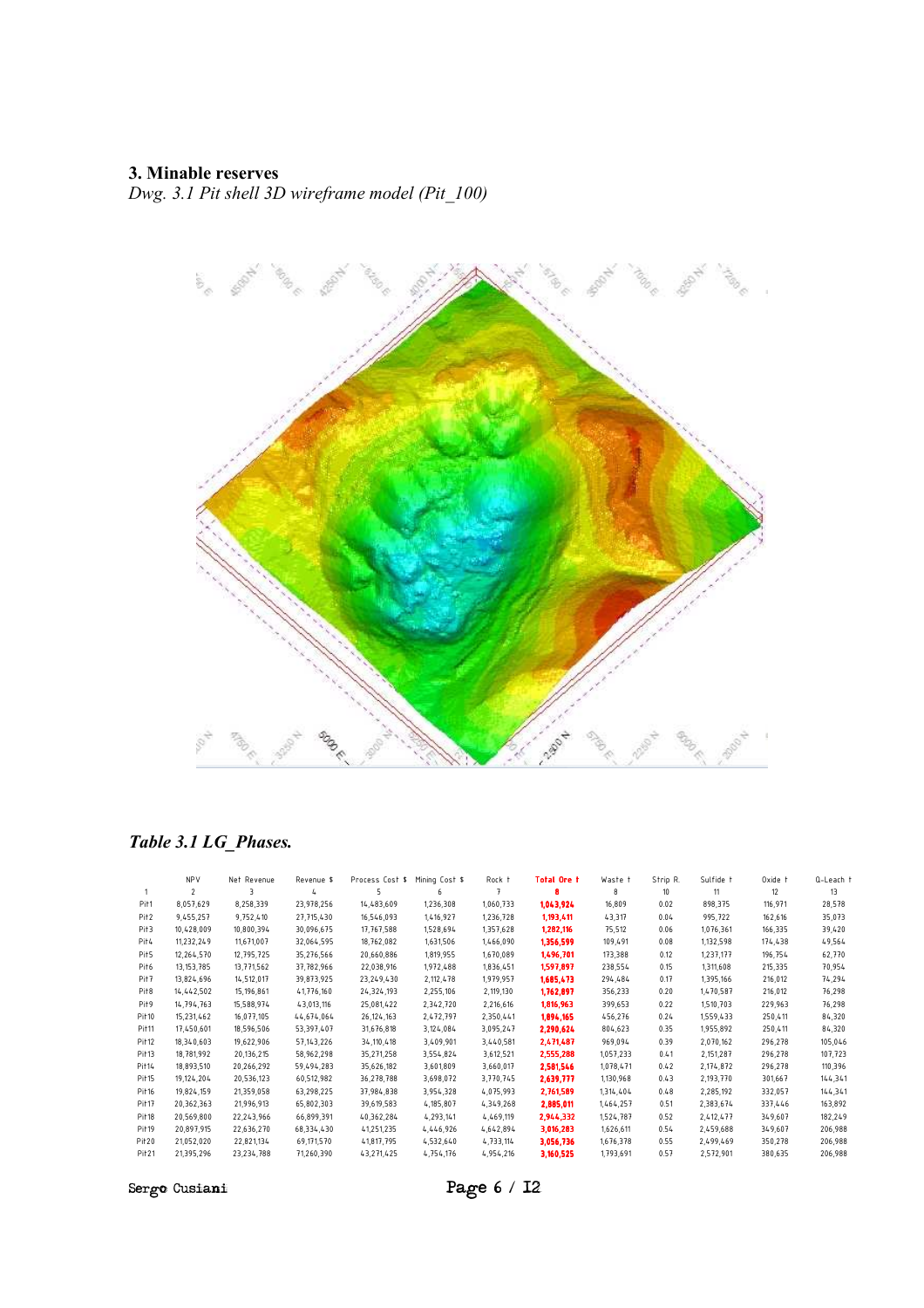| Pit22             | 22,098,006               | 24,088,886               | 74,069,659                 | 44,876,438                 | 5,104,335                | 5,382,224                | 3,304,094              | 2,078,130                | 0.63         | 2,630,603              | 381,983            | 291,508            |
|-------------------|--------------------------|--------------------------|----------------------------|----------------------------|--------------------------|--------------------------|------------------------|--------------------------|--------------|------------------------|--------------------|--------------------|
|                   |                          |                          |                            |                            |                          |                          |                        |                          |              |                        |                    |                    |
| Pit23             | 22,284,250               | 24,316,228               | 75,092,556                 | 45,555,909                 | 5,220,419                | 5,510,741                | 3,354,183              | 2,156,558                | 0.64         | 2,671,377              | 386,702            | 296,104            |
| $\mathbf{1}$      | $\overline{\mathbf{c}}$  | 3                        | 4                          | 5                          | 6                        | 7                        | 8                      | 9                        | $10$         | 11                     | 12                 | 13                 |
| Pit24             | 22,418,027               | 24,480,024               | 75,928,651                 | 46, 141, 299               | 5,307,328                | 5,610,114                | 3,395,980              | 2,214,134                | 0.65         | 2,713,174              | 386,702            | 296,104            |
|                   |                          |                          |                            |                            |                          |                          |                        |                          |              |                        |                    |                    |
| Pit25             | 22,888,480               | 25,059,593               | 78,607,993                 | 47,931,206                 | 5,617,193                | 5,994,475                | 3,541,069              | 2,453,406                | 0.69         | 2,807,822              | 386,702            | 346,545            |
| Pit26             | 23,200,127               | 25,446,045               | 80,136,037                 | 48,879,426                 | 5,810,566                | 6,237,220                | 3,617,251              | 2,619,969                | 0.72         | 2,851,163              | 394,808            | 371,280            |
| Pit27             | 23,498,481               | 25,817,380               | 81,551,032                 | 49,732,019                 | 6,001,632                | 6,454,032                | 3,678,813              | 2,775,219                | 0.75         | 2,907,344              | 398,183            | 373,287            |
|                   |                          |                          |                            |                            |                          |                          |                        |                          |              |                        |                    |                    |
| Pit28             | 23,759,544               | 26, 143, 729             | 83,062,884                 | 50,724,216                 | 6,194,939                | 6,691,171                | 3,762,261              | 2,928,910                | 0.78         | 2,941,201              | 411,000            | 410,060            |
| Pit29             | 23,915,286               | 26,339,002               | 83,796,720                 | 51,146,685                 | 6,311,032                | 6,795,309                | 3,792,654              | 3,002,655                | 0.79         | 2,970,926              | 411,000            | 410,728            |
|                   |                          |                          |                            |                            |                          |                          |                        |                          |              |                        |                    |                    |
| Pit30             | 24,218,250               | 26,720,262               | 85,536,565                 | 52,268,223                 | 6,548,080                | 7,055,950                | 3,873,190              | 3,182,760                | 0.82         | 3,049,449              | 411,676            | 412,064            |
| Pit31             | 24,635,049               | 27,248,015               | 87,719,940                 | 53,584,846                 | 6,887,079                | 7,368,433                | 3,967,655              | 3,400,778                | 0.86         | 3,139,873              | 414,380            | 413,402            |
| Pit32             | 24,772,543               | 27,422,588               | 88,469,887                 | 54,038,193                 | 7,009,106                | 7,490,664                | 4,005,295              | 3,485,369                | 0.87         | 3,162,137              | 414,380            | 428,777            |
|                   |                          |                          |                            |                            |                          |                          |                        |                          |              |                        |                    |                    |
| Pit33             | 24,829,168               | 27,494,617               | 88,827,337                 | 54,264,983                 | 7,067,738                | 7,536,472                | 4,021,487              | 3,514,985                | 0.87         | 3,178,330              | 414,380            | 428,777            |
| Pit 34            | 24,955,404               | 27,655,552               | 89,781,932                 | 54,931,708                 | 7,194,672                | 7,681,646                | 4,070,353              | 3,611,293                | 0.89         | 3,208,657              | 429,238            | 432,457            |
| Pit35             | 25, 149, 264             | 27,903,629               | 91,253,567                 | 55,958,280                 | 7,391,658                | 7,913,322                | 4,147,773              | 3,765,549                | 0.91         | 3,265,956              | 437,331            | 444,486            |
|                   |                          |                          |                            |                            |                          |                          |                        |                          |              |                        |                    |                    |
| Pit36             | 25,233,379               | 28,011,638               | 92,077,932                 | 56,571,250                 | 7,495,044                | 8,025,985                | 4,193,374              | 3,832,611                | 0.91         | 3,304,853              | 438,682            | 449,839            |
| Pit37             | 25,277,107               | 28,067,872               | 92,372,165                 | 56,761,693                 | 7,542,600                | 8,078,134                | 4,209,492              | 3,868,642                | 0.92         | 3,313,617              | 438,682            | 457,193            |
| Pit38             | 25,369,044               | 28,186,360               | 93,098,434                 | 57,262,930                 | 7,649,144                | 8,203,336                | 4,249,178              | 3,954,158                | 0.93         | 3,341,933              | 438,682            | 468,562            |
|                   |                          |                          |                            |                            |                          |                          |                        |                          |              |                        |                    |                    |
| Pit39             | 25,410,182               | 28,239,439               | 93,448,525                 | 57,508,841                 | 7,700,245                | 8,259,386                | 4,266,736              | 3,992,650                | 0.94         | 3,351,396              | 446,778            | 468,562            |
| Pit 40            | 25,431,566               | 28,267,056               | 93,642,812                 | 57,645,717                 | 7,730,039                | 8,288,355                | 4,276,509              | 4,011,846                | 0.94         | 3,361,168              | 446,778            | 468,562            |
| Pit41             | 25,531,597               | 28,396,503               | 94,391,992                 | 58, 142, 475               | 7,853,015                | 8,438,210                | 4,318,163              | 4,120,047                | 0.95         | 3,373,985              | 457,569            | 486,609            |
|                   |                          |                          |                            |                            |                          |                          |                        |                          |              |                        |                    |                    |
| Pit 42            | 25,640,605               | 28,537,985               | 95,450,851                 | 58,881,891                 | 8,030,975                | 8,585,683                | 4,371,645              | 4,214,038                | 0.96         | 3,425,461              | 457,569            | 488,615            |
| Pit 43            | 25,680,608               | 28,590,007               | 95,958,700                 | 59,268,495                 | 8,100,198                | 8,652,728                | 4,399,248              | 4,253,480                | 0.97         | 3,453,065              | 457,569            | 488,615            |
| Pit 44            | 25,718,076               | 28,638,800               | 96,302,717                 | 59,510,189                 | 8, 153, 727              | 8,713,244                | 4,417,422              | 4,295,822                | 0.97         | 3,464,523              | 461,610            | 491,289            |
|                   |                          |                          |                            |                            |                          |                          |                        |                          |              |                        |                    |                    |
| Pit 45            | 25,848,953               | 28,809,719               | 97,407,989                 | 60,235,873                 | 8,362,397                | 8,879,781                | 4,469,235              | 4,410,546                | 0.99         | 3,514,985              | 462,962            | 491,289            |
| Pit 46            | 25,889,714               | 28,863,022               | 97,746,046                 | 60,462,479                 | 8,420,545                | 8,950,977                | 4,486,103              | 4,464,874                | 1.00         | 3,529,846              | 462,962            | 493,294            |
| Pit 47            | 25,950,598               | 28,942,738               | 98,294,175                 | 60,834,536                 | 8,516,901                | 9,059,911                | 4,513,585              | 4,546,326                | 1.01         | 3,541,155              | 476,460            | 495,970            |
|                   |                          |                          |                            |                            |                          |                          |                        |                          |              |                        |                    |                    |
| Pit 48            | 26,090,390               | 29,126,403               | 99,559,331                 | 61,677,841                 | 8,755,086                | 9,300,402                | 4,577,922              | 4,722,480                | 1.03         | 3,593,456              | 476,460            | 508,007            |
| Pit 49            | 26,178,389               | 29,242,351               | 100,403,528                | 62,247,398                 | 8,913,779                | 9,446,393                | 4,619,507              | 4,826,886                | 1.04         | 3,619,725              | 489,097            | 510,685            |
| Pit50             | 26,199,031               | 29,269,584               | 100,680,941                | 62,455,098                 | 8,956,259                | 9,488,273                | 4,634,336              | 4,853,937                | 1.05         | 3,634,555              | 489,097            | 510,685            |
|                   |                          |                          |                            |                            |                          |                          |                        |                          |              |                        |                    |                    |
| Pit51             | 26,263,955               | 29,355,421               | 101,472,139                | 63,032,392                 | 9,084,327                | 9,625,760                | 4,675,784              | 4,949,976                | 1.06         | 3,673,985              | 490,445            | 511,354            |
| Pit52             | 26,334,243               | 29,448,575               | 102,140,092                | 63,479,376                 | 9,212,142                | 9,776,401                | 4,708,846              | 5,067,555                | 1.08         | 3,702,352              | 491,794            | 514,700            |
| Pit53             | 26,358,889               | 29,481,289               | 102,639,283                | 63,874,771                 | 9,283,223                | 9,840,358                | 4,737,077              | 5,103,281                | 1.08         | 3,730,583              | 491,794            | 514,700            |
|                   |                          |                          |                            |                            |                          |                          |                        |                          |              |                        |                    |                    |
| Pit54             | 26,413,649               | 29,554,116               | 103,323,065                | 64,365,166                 | 9,403,783                | 9,966,418                | 4,772,779              | 5,193,639                | 1.09         | 3,747,419              | 508,654            | 516,705            |
| Pit55             | 26,416,864               | 29,558,394               | 103,362,760                | 64,393,522                 | 9,410,844                | 9,974,474                | 4,774,803              | 5,199,671                | 1.09         | 3,749,444              | 508,654            | 516,705            |
| Pit56             | 26,606,273               | 29,811,858               | 105,013,586                | 65,406,114                 | 9,795,615                | 10,442,255               | 4,859,764              | 5,582,491                | 1.15         | 3,789,385              | 516,736            | 553,643            |
|                   |                          |                          |                            |                            |                          |                          |                        |                          |              |                        |                    |                    |
| Pit57             | 26,617,378               | 29,826,716               | 105,202,120                | 65,547,796                 | 9,827,607                | 10,471,636               | 4,869,880              | 5,601,756                | 1.15         | 3,798,825              | 517,411            | 553,643            |
| Pit58             | 26,638,600               | 29,855,139               | 105,500,886                | 65,764,032                 | 9,881,714                | 10,532,856               | 4,885,319              | 5,647,537                | 1.16         | 3,813,589              | 518,086            | 553,643            |
| Pit59             | 26,671,079               | 29,898,695               | 106,023,927                | 66,151,156                 | 9,974,076                | 10,627,699               | 4,912,960              | 5,714,739                | 1.16         | 3,831,786              | 527,530            | 553,643            |
|                   |                          |                          |                            |                            |                          |                          |                        |                          |              |                        |                    |                    |
| Pit60             | 26,682,237               | 29,913,675               | 106,202,972                | 66,283,212                 | 10,006,085               | 10,661,684               | 4,922,388              | 5,739,296                | 1.17         | 3,841,215              | 527,530            | 553,643            |
|                   |                          |                          |                            |                            |                          |                          |                        |                          |              |                        |                    |                    |
|                   |                          |                          |                            |                            |                          |                          |                        |                          |              |                        |                    |                    |
| Pit <sub>61</sub> | 26,733,389               | 29,982,477               | 106,671,611                | 66,557,309                 | 10,131,826               | 10,813,120               | 4,943,334              | 5,869,786                | 1.19         | 3,858,148              | 527,530            | 557,655            |
| Pit <sub>62</sub> | 26,740,060               | 29,991,446               | 106,805,912                | 66,661,172                 | 10,153,294               | 10,837,458               | 4,950,750              | 5,886,708                | 1.19         | 3,860,176              | 532,919            | 557,655            |
| Pit63             | 26,764,438               | 30,024,285               | 107,264,095                | 67,001,160                 | 10,238,651               | 10,917,386               | 4,975,025              | 5,942,361                | 1.19         | 3,872,312              | 545,058            | 557,655            |
|                   |                          |                          |                            |                            |                          |                          |                        |                          |              |                        |                    |                    |
| Pit64             | 26,829,566               | 30,112,193               | 107,890,155                | 67,361,073                 | 10,416,889               | 11,106,204               | 5,000,723              | 6,105,481                | 1.22         | 3,888,561              | 554,506            | 557,655            |
| <b>Pit65</b>      | 26,829,787               | 30,112,491               | 107,910,935                | 67,379,942                 | 10,418,502               | 11,108,223               | 5,002,070              | 6,106,153                | 1.22         | 3,889,908              | 554,506            | 557,655            |
| Pit66             | 27,475,367               | 31,038,048               | 121, 178, 462              | 77, 145, 255               | 12,995,159               | 13,635,469               | 5,700,457              | 7,935,012                | 1.39         | 4,354,355              | 785,105            | 560,997            |
| Pit67             | 27,488,848               | 31,057,028               | 121,368,098                | 77,268,207                 | 13,042,863               | 13,686,543               | 5,709,236              | 7,977,307                | 1.40         | 4,363,134              | 785,105            | 560,997            |
|                   |                          |                          |                            |                            |                          |                          |                        |                          |              |                        |                    |                    |
| Pit68             | 27,496,730               | 31,068,128               | 121,527,782                | 77,381,340                 | 13,078,314               | 13,713,380               | 5,717,314              | 7,996,066                | 1.40         | 4,371,212              | 785,105            | 560,997            |
| Pit69             | 27,517,555               | 31,097,534               | 122,140,629                | 77,866,710                 | 13,176,385               | 13,826,598               | 5,751,969              | 8,074,629                | 1.40         | 4,405,867              | 785,105            | 560,997            |
| Pit70             | 27,545,881               | 31,137,560               | 122,627,378                | 78,190,851                 | 13,298,967               | 13,942,525               |                        | 8,166,954                | 1.41         | 4,428,132              | 785,105            | 562,334            |
|                   |                          |                          |                            |                            |                          |                          | 5,775,571              |                          |              |                        |                    |                    |
| Pit71             | 27,556,390               | 31,152,426               | 122,862,094                | 78,360,866                 | 13,348,801               | 13,993,793               | 5,787,710              | 8,206,083                | 1.42         | 4,438,926              | 786,451            | 562,334            |
| Pit72             | 27,573,408               | 31,176,512               | 123,112,920                | 78,512,096                 | 13,424,312               | 14,061,408               | 5,798,508              | 8,262,900                | 1.43         | 4,448,372              | 787,803            | 562,334            |
| Pit73             | 27,628,910               | 31,255,446               | 124,280,793                | 79,332,692                 | 13,692,655               | 14, 349, 785             | 5,857,098              | 8,492,687                | 1.45         | 4,506,290              | 788,475            | 562,334            |
|                   |                          |                          |                            |                            |                          |                          |                        |                          |              |                        |                    |                    |
| Pit 74            | 27,655,368               | 31,293,084               | 124,837,826                | 79,720,045                 | 13,824,697               | 14,494,738               | 5,884,755              | 8,609,983                | 1.46         | 4,533,274              | 789,148            | 562,334            |
| Pit75             | 27,656,281               | 31,294,383               | 124,882,770                | 79,757,714                 | 13,830,673               | 14,502,219               | 5,887,445              | 8,614,774                | 1.46         | 4,535,963              | 789,148            | 562,334            |
| Pit76             | 27,659,309               | 31,298,692               | 125,038,465                | 79,886,312                 | 13,853,461               | 14,525,808               | 5,896,856              | 8,628,952                | 1.46         | 4,544,706              | 789,148            | 563,002            |
| Pit77             | 27,687,076               |                          |                            |                            | 14,028,701               |                          |                        |                          | 1.48         |                        |                    |                    |
|                   |                          | 31,338,338               | 125, 767, 171              | 80,400,132                 |                          | 14,699,560               | 5,933,886              | 8,765,674                |              | 4,580,733              | 789,148            | 564,005            |
| Pit78             | 27,692,012               | 31, 345, 391             | 126,053,687                | 80,635,902                 | 14,072,394               | 14,740,214               | 5,951,064              | 8,789,150                | 1.48         | 4,584,775              | 801,281            | 565,008            |
| Pit79             | 28,615,008               | 32,786,942               | 143,760,793                | 90,685,957                 | 20,287,894               | 21,454,681               | 6,668,637              | 14,786,044               | 2.22         | 5,302,348              | 801,281            | 565,008            |
| Pit80             | 28,625,770               | 32,803,034               | 144,208,023                | 91,030,653                 | 20,374,336               | 21,553,839               | 6,693,248              | 14,860,591               | 2.22         | 5,308,076              | 820,164            | 565,008            |
|                   |                          |                          |                            |                            |                          |                          |                        |                          |              |                        |                    |                    |
| Pit <sub>81</sub> | 28,639,874               | 32,824,179               | 144,840,327                | 91,513,522                 | 20,502,626               | 21,699,517               | 6,735,515              | 14,964,002               | 2.22         | 5,316,842              | 830,939            | 587,734            |
| Pit <sub>82</sub> | 28,648,503               | 32,837,116               | 145, 131, 557              | 91,721,482                 | 20,572,959               | 21,781,983               | 6,750,363              | 15,031,620               | 2.23         | 5,319,537              | 843,092            | 587,734            |
| Pit83             | 28,661,573               | 32,856,750               | 145,518,772                | 91,972,006                 | 20,690,016               | 21,885,144               | 6,768,250              | 15, 116, 894             | 2.23         | 5,337,425              | 843,092            | 587,734            |
|                   |                          |                          |                            |                            |                          |                          |                        |                          |              |                        |                    |                    |
| Pit84             | 28,661,830               | 32,857,135               | 145,541,927                | 91,990,849                 | 20,693,943               | 21,887,829               | 6,769,596              | 15, 118, 233             | 2.23         | 5,338,770              | 843,092            | 587,734            |
| Pit85             | 28,662,023               | 32,857,425               | 145,564,346                | 92,009,704                 | 20,697,218               | 21,890,517               | 6,770,942              | 15, 119, 575             | 2.23         | 5,340,116              | 843,092            | 587,734            |
| Pit86             | 28,698,707               | 32,913,078               | 146,832,188                | 92,821,084                 | 21,098,026               | 22,338,899               | 6,828,874              | 15,510,025               | 2.27         | 5,398,049              | 843,092            | 587,734            |
|                   |                          |                          |                            |                            |                          |                          |                        |                          |              |                        |                    |                    |
| Pit87             | 28,701,766               | 32,917,683               | 146,937,975                | 92,887,411                 | 21,132,881               | 22,374,932               | 6,833,610              | 15,541,322               | 2.27         | 5,402,111              | 843,766            | 587,734            |
| Pit88             | 28,710,453               | 32,930,799               | 147,313,404                | 93, 143, 111               | 21,239,494               | 22,498,126               | 6,851,867              | 15,646,259               | 2.28         | 5,419,018              | 845,115            | 587,734            |
| Pit89             | 28,774,331               | 33,030,093               | 150,286,671                | 95,058,419                 | 22,198,159               | 23,528,870               | 6,988,620              | 16,540,250               | 2.37         | 5,555,771              | 845,115            | 587,734            |
|                   |                          |                          |                            |                            |                          |                          |                        |                          |              |                        |                    |                    |
| Pit90             | 28,818,775               | 33,099,394               | 152,527,565                | 96,484,324                 | 22,943,847               | 24,329,465               | 7,090,429              | 17,239,036               | 2.43         | 5,648,134              | 854,561            | 587,734            |
| Pit91             | 28,822,091               | 33,104,474               | 152,770,169                | 96,656,680                 | 23,009,014               | 24,395,663               | 7,103,882              | 17,291,781               | 2.43         | 5,658,243              | 854,561            | 591,078            |
| Pit92             | 28,830,310               | 33,117,241               | 153,566,184                | 97,240,885                 | 23,208,057               | 24,586,041               | 7,145,594              | 17,440,447               | 2.44         | 5,699,955              | 854,561            | 591,078            |
|                   |                          |                          |                            |                            |                          |                          |                        |                          |              |                        |                    |                    |
| Pit93             | 28,831,265               | 33,118,709               | 153,695,551                | 97,341,228                 | 23,235,614               | 24,609,440               | 7,152,988              | 17,456,452               | 2.44         | 5,706,680              | 854,561            | 591,747            |
| Pit94             | 28,835,512               | 33,125,331               | 154,298,050                | 97,794,286                 | 23,378,433               | 24,746,467               | 7,185,336              | 17,561,131               | 2.44         | 5,737,011              | 856,579            | 591,747            |
| Pit95             | 28,836,666               | 33, 127, 112             | 154,502,308                | 97,954,646                 | 23,420,550               | 24,783,317               | 7,196,785              | 17,586,532               | 2.44         | 5,747,113              | 857,926            | 591,747            |
|                   |                          |                          |                            |                            |                          |                          |                        |                          |              |                        |                    |                    |
| Pit <sub>96</sub> | 28,857,714               | 33,161,036               | 156,844,051                | 99,422,539                 | 24,260,475               | 25,744,086               | 7,301,593              | 18,442,493               | 2.53         | 5,851,921              | 857,926            | 591,747            |
| Pit97             | 28,877,045               | 33,197,268               | 161,657,069                | 102,991,126                | 25,468,675               | 27,124,806               | 7,557,764              | 19,567,042               | 2.59         | 6,104,082              | 857,926            | 595,756            |
| Pit98             | 28,880,333               | 33,202,629               | 162,293,589                | 103,341,447                | 25,749,512               | 27,445,193               | 7,582,777              | 19,862,416               | 2.62         | 6,129,095              | 857,926            | 595,756            |
| Pit99             |                          |                          |                            |                            |                          |                          |                        |                          |              |                        |                    |                    |
| Pit 100           | 28,881,098<br>28,881,379 | 33,203,899<br>33,204,369 | 162,834,734<br>163,193,678 | 103,762,379<br>104,026,987 | 25,868,456<br>25,962,323 | 27,569,044<br>27,680,918 | 7,613,060<br>7,631,953 | 19,955,984<br>20,048,965 | 2.62<br>2.63 | 6,155,339<br>6,167,491 | 861,296<br>868,037 | 596,425<br>596,425 |

Sergo Cusiani Page 7 / 12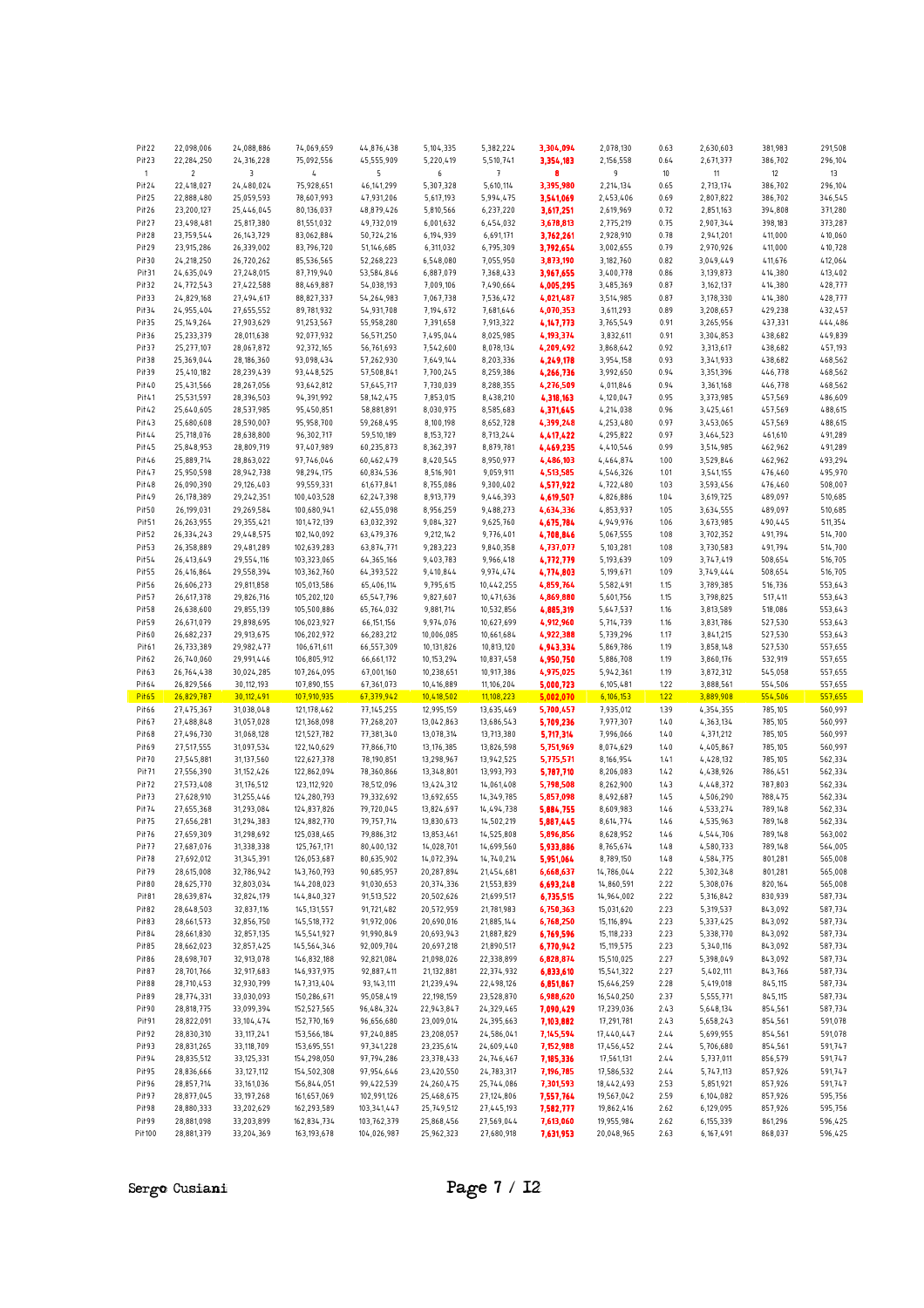



*Shells below Pit\_79 exclude block 11c, which has the best grades and recoveries (1,6000,000 tons of ore at Cu = 0.51%, Au=0.62), while all pits include slide area of 10c, block 8c with oxidized rock and low metal recovery, and copper-zinc area with 1,000,000 tons of ore, contaminated with zinc. Mining of 11c appears to be necessary in order to feed the mill with appropriate blending, which means we must chouse Pit\_100.* 

Optimal pits can also characterize *Optimal Extraction Sequence – OES .* Acoording to Datamine NPV Scheduler manual, *\*) A Pit Optimizer OES may be practical for a small talk mine but is unlikely to be practical for a large copper minе.* Which is obvious in this case as well. (Dwg 3.2)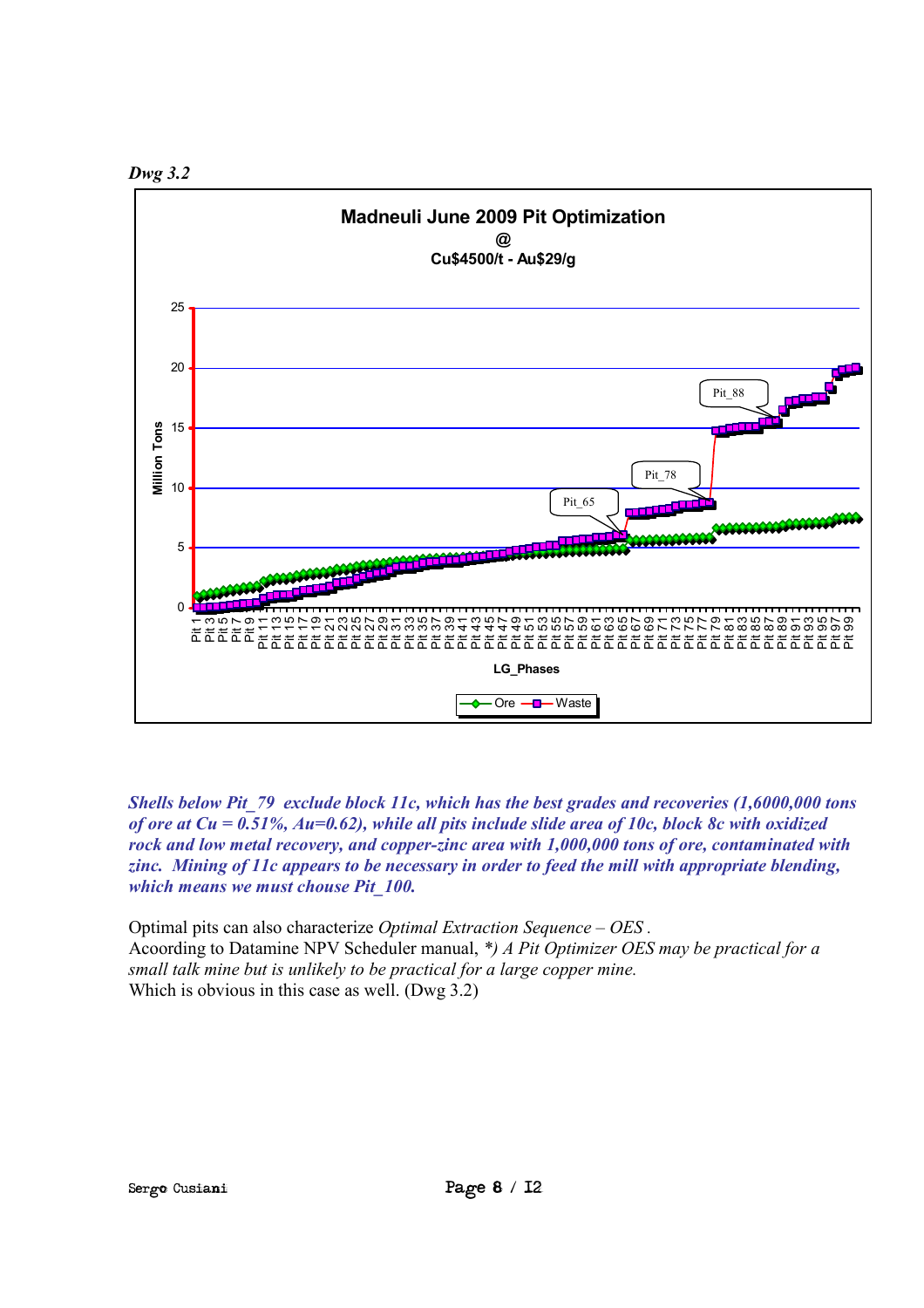

*Dwg 3.3 Vertical section of block 11c. Pit\_100 limit is in red; Pit\_65matches current topography and is drawn in gray. The drawing indicates lack of mining works on 11c within Pit\_65.* 

| Table 3.3 Minable reserves on Pit 100. |  |  |
|----------------------------------------|--|--|
|                                        |  |  |

| <b>Final Pit</b> | Type               | Lifetime     | Shells generated |              |              |              |
|------------------|--------------------|--------------|------------------|--------------|--------------|--------------|
|                  | LG Max Cash        | 3.04         | 100              |              |              |              |
| Global Stats     |                    |              |                  |              |              |              |
| Cash             | Revenue            | Process Cost | Mining Cost      | Net Value    | <b>NPV</b>   | Ore Value    |
|                  | 163,193,678        | 104,026,987  | \$25,962,323     | \$33,204,369 | \$28,881,379 | \$50,944,678 |
|                  | <b>Block Count</b> | <b>Mass</b>  |                  |              |              |              |
| <b>ORE</b>       | 11.473             | 7,631,953    |                  |              |              |              |
| <b>Waste</b>     | 31,083             | 20,048,964   |                  |              |              |              |
| Total            | 42,556             | 27,680,918   |                  |              |              |              |
| Strip Ratio      | 2.627              |              |                  |              |              |              |

| <b>ORE Stats</b> | Mass      | CU     | <b>CU Min</b>  | <b>CU Max</b> | AU        | AU Min  |
|------------------|-----------|--------|----------------|---------------|-----------|---------|
|                  | ∣tonnes   | tonnes | <b>Percent</b> | l Percent     |           | a/tonne |
| <b>Rock 1</b>    | 6.167.491 | 29.924 | 0.02%          | 3.17%         | 3.027.271 | 0.01    |
| Rock 2           | 868,037   | 4,259  | 0.03%          | .59%          | 319.046   | 0.0133  |
| Rock 3           | 596.425   | 435    | 0.01%          | 0.20%         | 548.931   | 0.5511  |
| Total            | 7,631,953 | 34,617 |                |               | 3,895,247 |         |

| AU Max  | CU R    | ICU R Min | ICU R Max | IAU R     | AU R Min | AU R Max |
|---------|---------|-----------|-----------|-----------|----------|----------|
| g/tonne | 'tonnes | lPercent  | l Percent |           | la/tonne | a/tonne  |
| 5.1855  | 21.784  | $0.01\%$  | 2.31%     | 1.377.408 | 0.0045   | 2.3594   |
| 1.8332  | 2,829   | 0.02%     | 1.05%     | 116.133   | 0.0049   | 0.6673   |
| 5.5188  |         | $0.00\%$  | $0.00\%$  | 316.201   | 0.3175   | 3.179    |
|         | 24,613  |           |           | 1,809,741 |          |          |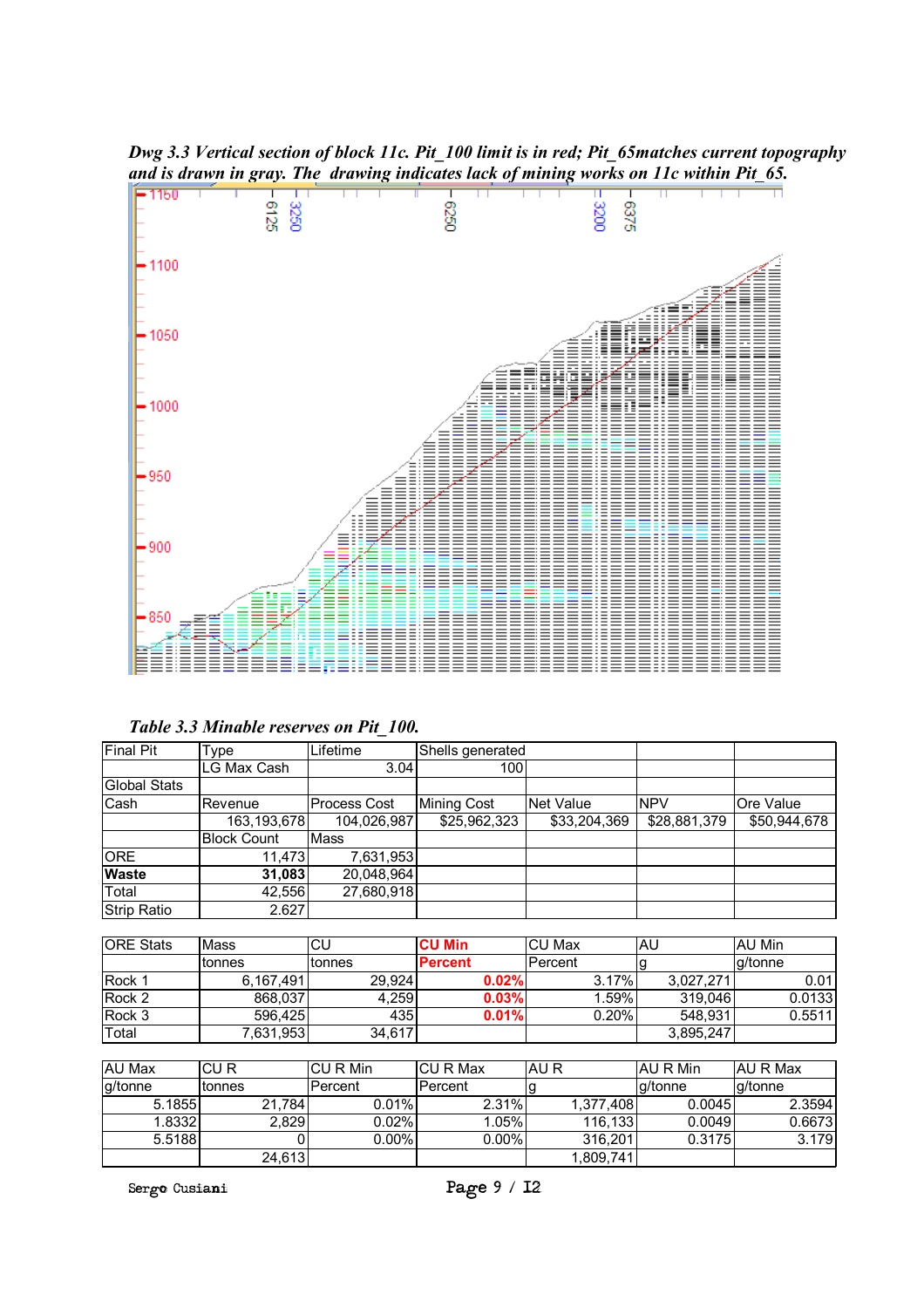#### *Cut-off grade calculation.*

*(Appendix 1 – Generic Terms and Equivalents, "Appendix 5A, Australian Code for Reporting of Exploration Results, Mineral Resources and Ore Reserves (The JORC Code) Effective: 17 December 2004").* 

Datamine NPV Scheduler uses the following formula:

### Cut-Off= (Process.Cost\*(1+Dilution))/ ((Pricå - SellingCost - Add.CostPerUnitSold) \* ProcessRecovery)

Cut-off grades at different prices and rock types are shown below: (*Datamine Mining Power Pack)* 

| Datamine Pit Optimisation      |                    |           |  |  |  |  |  |
|--------------------------------|--------------------|-----------|--|--|--|--|--|
|                                | Cu price Rock Type | Cut-off * |  |  |  |  |  |
| $$4500/\tau \frac{Sulfide}{2}$ |                    | 0.43%     |  |  |  |  |  |
|                                | Oxide              | 0.47%     |  |  |  |  |  |
| \$5500/T                       | Sulfide            | 0.35%     |  |  |  |  |  |
|                                | Oxide              | 0.38%     |  |  |  |  |  |
| \$6500/T                       | Sulfide            | 0.30%     |  |  |  |  |  |
|                                | Oxide              | 0.32%     |  |  |  |  |  |

*Table 3.4 Minable ore reserves based on the work design of optimal pit sell Pit\_100 (Des080709) for the end of July 2009.* 

|          | Category     | Tonnes        | Waste         | Strip r.  | CU    | AU       | <b>DENSITY</b> | CU_REC | AU_RE       |
|----------|--------------|---------------|---------------|-----------|-------|----------|----------------|--------|-------------|
|          | [ABSENT]     | 24,392.60     |               |           |       | $\Omega$ | 2              |        | $\mathbf 0$ |
|          | [0.0.22]     | 24,632,000.00 |               |           | 0.067 | 0.187    | 2.649          | 84.971 | 47          |
|          | [0.22, 0.25] | 1,031,494.40  |               |           | 0.235 | 0.357    | 2.683          | 84.046 | 43.78       |
|          | [0.25, 0.31] | 1,842,907.50  |               |           | 0.279 | 0.368    | 2.686          | 83.997 | 43.74       |
|          | [0.31, 0.4]  | 2,152,346.20  |               |           | 0.353 | 0.397    | 2.691          | 83.872 | 44.24       |
|          | [0.4, 0.5]   | 1,658,260.20  |               |           | 0.447 | 0.429    | 2.696          | 83.005 | 44.23       |
|          | [0.5, 0.6]   | 1,000,662.80  |               |           | 0.545 | 0.464    | 2.702          | 83.723 | 44.61       |
|          | [0.6, 0.8]   | 793,045.70    |               |           | 0.68  | 0.427    | 2.71           | 84.406 | 44.88       |
|          | [0.8, 1]     | 266,097.60    |               |           | 0.885 | 0.485    | 2.722          | 84.536 | 46.86       |
|          | [1, 1.4]     | 168,800.30    |               |           | 1.153 | 0.525    | 2.738          | 83.336 | 46.8        |
|          | [1.4,2]      | 87,134.10     |               |           | 1.625 | 0.583    | 2.766          | 84.998 | 46.39       |
|          | [2,3]        | 22,345.40     |               |           | 2.26  | 0.972    | 2.803          | 86.135 | 48.53       |
|          | [3, 150]     | 1,782.30      |               |           | 3.079 | 1.558    | 2.852          | 91.084 | 43.75       |
|          | <b>TOTAL</b> | 33,682,000.00 |               |           | 0.167 | 0.247    | 2.659          | 84.662 | 46.28       |
|          | CU>0.22      | 9,024,876.50  | 24,657,123.50 | 2.73      | 0.44  | 0.41     | 2.70           | 83.82  | 44.34       |
|          | CU>0.25      | 7,993,382.10  | 25,688,617.90 | 3.21      | 0.47  | 0.42     | 2.70           | 83.79  | 44.41       |
| \$6500/t | CU>0.31      | 6,150,474.60  | 27,531,525.40 | 4.48      | 0.52  | 0.43     | 2.70           | 83.72  | 44.61       |
| \$4500/t | CU>0.4       | 3,998,128.40  | 29,683,871.60 | 7.42      | 0.61  | 0.45     | 2.71           | 83.64  | 44.81       |
|          | CU>0.5       | 2,339,868.20  | 31,342,131.80 | 13.39     | 0.73  | 0.47     | 2.71           | 84.10  | 45.22       |
|          | CU>0.6       | 1,339,205.40  | 32,342,794.60 | 24.15     | 0.87  | 0.47     | 2.72           | 84.37  | 45.67       |
|          | CU>0.8       | 546,159.70    | 33,135,840.30 | 60.67     | 1.15  | 0.54     | 2.74           | 84.33  | 46.82       |
|          | CU>1         | 280,062.10    | 33,401,937.90 | 119.27    | 1.40  | 0.59     | 2.75           | 84.13  | 46.79       |
|          | CU>1.4       | 111,261.80    | 33,570,738.20 | 301.73    | 1.78  | 0.68     | 2.77           | 85.32  | 46.78       |
|          | CU>2         | 24,127.70     | 33,657,872.30 | 1,394.99  | 2.32  | 1.02     | 2.81           | 86.50  | 48.18       |
|          | CU>3         | 1,782.30      | 33,680,217.70 | 18,897.05 | 3.08  | 1.56     | 2.85           | 91.08  | 43.75       |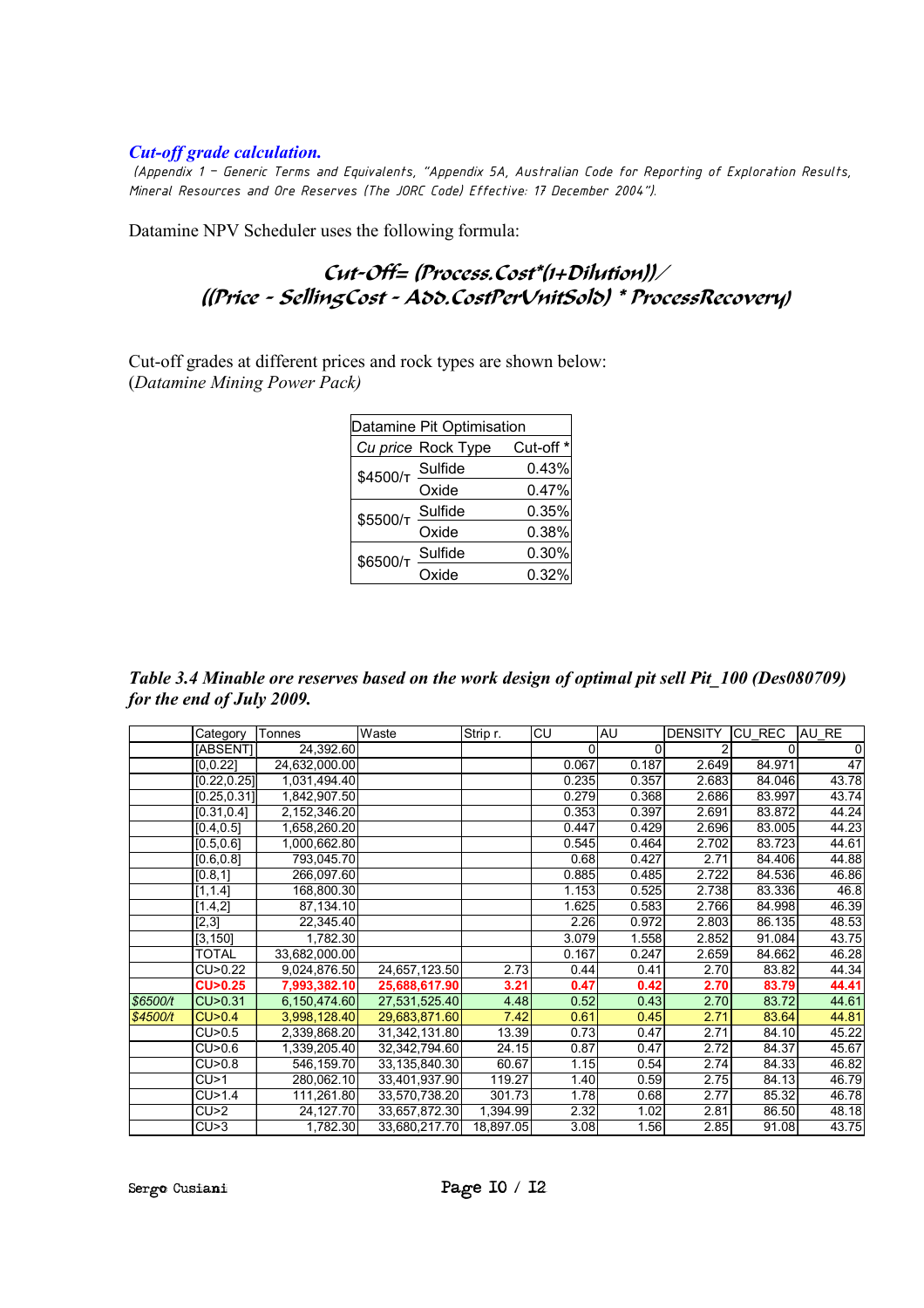Copper equivalent grade calculation:

Cu Equivalent  $(%) = Cu(\%) + Au(g/t) * Au$  Price / Cu Price \* Au Rec / Cu Rec

$$
Cu_{\_}Eq = Cu + Au^*v.162
$$

at Cu=0.31%:

Cu  $Eq = 0.31+0.42*0.162 = 0.38 \%$ .

 $Cu = 0.31 - 0.42^{\circ}0.162 = 0.25 \%$ 

### **4. Work design parameters at Pit\_100 (Des080709)**

Design parameters are used based on the geo-technical research analyses made in the past and on actual rock face angles including rock slide areas.

|           | $\bullet$ Bench hight $-$         | 20 <sub>M</sub> |
|-----------|-----------------------------------|-----------------|
| $\bullet$ | Berm width $-$                    | 10 <sub>M</sub> |
|           | • Batter angle in stable rock $-$ | 55 degrees      |
|           | • Batter angle in faulty area $-$ | 49 degrees      |
|           | • Main haulage road width $-$     | 20 <sub>M</sub> |
|           | • Max road slope $-$              | 10%             |
|           | $\bullet$ OSA in stable rock -    | 41 degrees      |
|           | $\bullet$ OSA in faulty rock -    | 35 degrees.     |